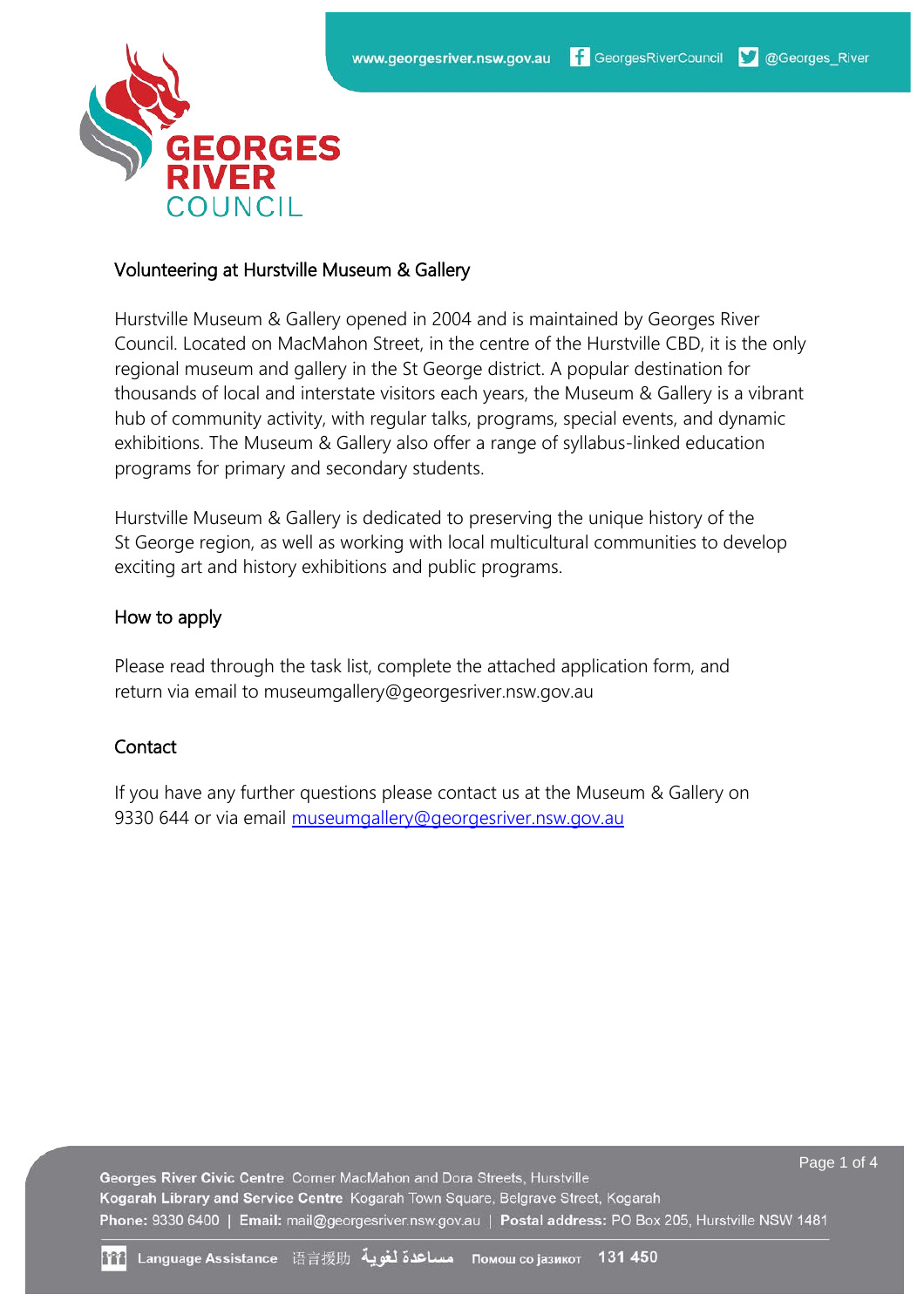## Volunteer Invigilators

Volunteer invigilators will be rostered for regular 3.5 hour shifts where they continuously monitor the Main Gallery exhibition. This role would suit somebody with a keen interest in history and/or art and enjoys interacting with the general public.

*Tasks will include:*

- Monitoring the exhibition space
- Ensuring artworks and installations are not touched or photographed by visitors as indicated
- Ensuring exhibition space is kept tidy
- Ensuring all interactive components are functioning
- Providing general information to the public and directing them the Museum & Gallery staff
- Notifying Museum & Gallery staff if anything requires their attention

*Skills required:*

- Effective communication skills
- Ability to work independently
- Working With Children Check (free for volunteers)
- Interest in art and history
- Ability to stand for periods of time if required

Georges River Civic Centre Corner MacMahon and Dora Streets, Hurstville Page 2 of 4Kogarah Library and Service Centre Kogarah Town Square, Belgrave Street, Kogarah Phone: 9330 6400 | Email: mail@georgesriver.nsw.gov.au | Postal address: PO Box 205, Hurstville NSW 1481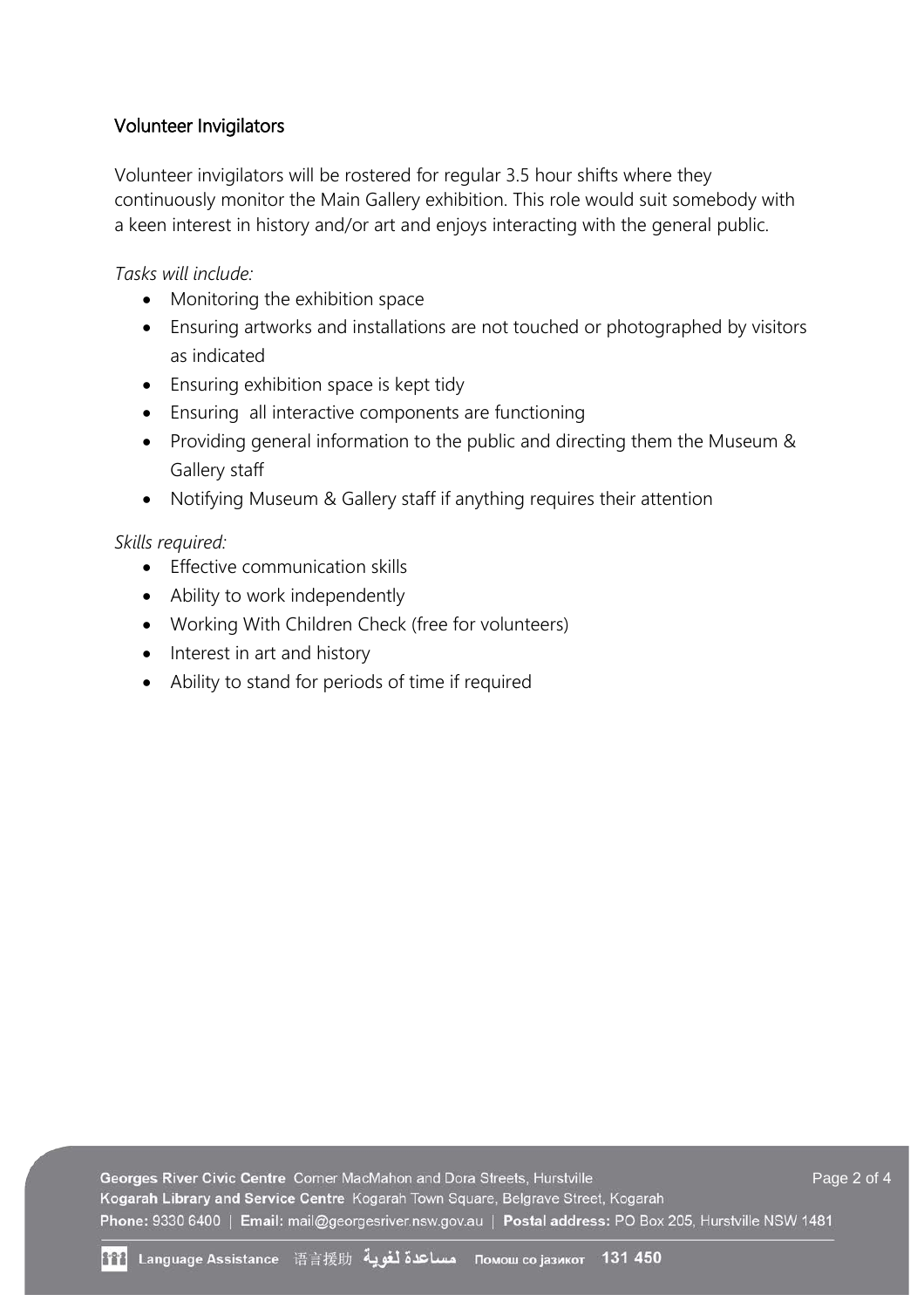

### **Hurstville Museum & Gallery - Volunteer Application Form**

| <b>Personal Details</b>                                                                                                                                          |
|------------------------------------------------------------------------------------------------------------------------------------------------------------------|
|                                                                                                                                                                  |
|                                                                                                                                                                  |
|                                                                                                                                                                  |
|                                                                                                                                                                  |
|                                                                                                                                                                  |
| Preferred pronouns (please circle): He/Him She/Her They/Them                                                                                                     |
| *Note: If applicant is under the age of 18, this volunteer application form must be co-signed by a<br>parent or guardian.                                        |
| <b>Contact Details:</b>                                                                                                                                          |
| Phone: _______________________                                                                                                                                   |
|                                                                                                                                                                  |
| <b>Emergency Contact Details</b>                                                                                                                                 |
| The applicant must provide emergency contact details if in the event of an emergency and<br>Council is required to notify a responsible person, nominated below. |
|                                                                                                                                                                  |
|                                                                                                                                                                  |
|                                                                                                                                                                  |
|                                                                                                                                                                  |
|                                                                                                                                                                  |
|                                                                                                                                                                  |

Page 3 of 4 Georges River Civic Centre Corner MacMahon and Dora Streets, Hurstville Kogarah Library and Service Centre Kogarah Town Square, Belgrave Street, Kogarah Phone: 9330 6400 | Email: mail@georgesriver.nsw.gov.au | Postal address: PO Box 205, Hurstville NSW 1481